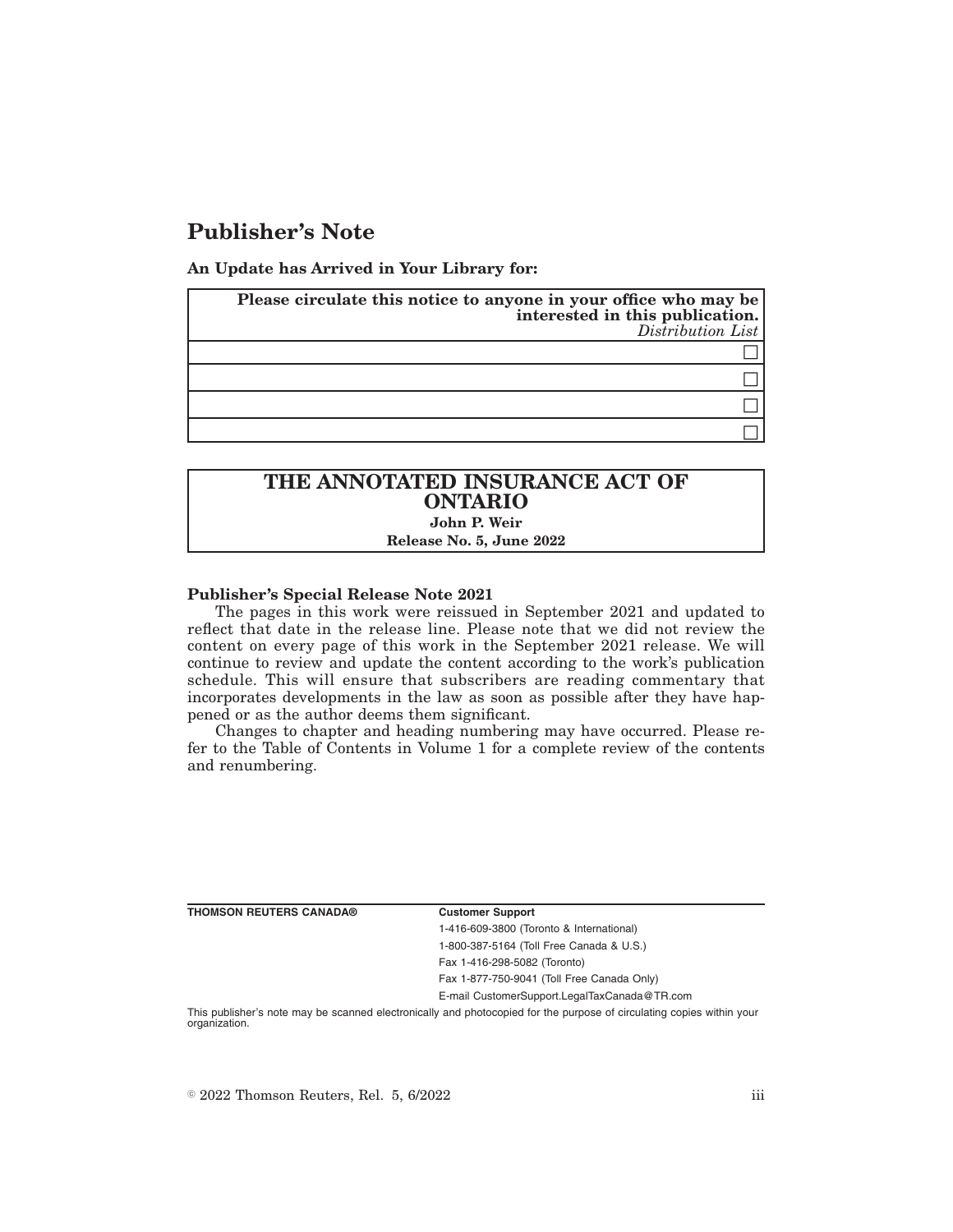This comprehensive four-volume service provides the entire *Insurance Act of Ontario*, with amendments, exhaustive case annotations, Schedules and Regulations as well as a wide range of annotated RELATED STATUTES and Regulations. Other features include cross-referencing to legislation in other provinces, expert and informative commentaries, and bibliographies for selected key sections. This looseleaf is supplemented 10 times per year.

## *HIGHLIGHTS*

This release features amendments to the *Insurance Act* up to S.O. 2021, c. 40, Schedule 14.

### **NEWS**

S. Smellie, "Government calling on N.L. insurance industry to offer solutions, not exploit opportunity" *The Canadian Press/CBC News Newfoundland and Labrador* (8 June 2022): "Ukrainians who fled the Russian invasion of their country and arrived in Newfoundland are being asked to pay thousands of dollars for car insurance, and advocates say the high rates are complicating refugees' efforts to settle in the province." Online: https://www.cbc.ca/news/ canada/newfoundland-labrador/ukrainian-refugees-nl-car-insurance-1.6481139

J. Contant, "How the derecho impacted claims service levels" *Canadian Underwriter* (7 June 2022): "It's only natural claims adjusting service levels will drop, given the large number of claims arising from the derecho that struck parts of Ontario and Quebec in May, says the president of the Canadian Independent Adjusters' Association (CIAA)." Online: https://www.canadianunderwriter.ca/ insurance/how-the-derecho-impacted-claims-service-levels-1004222179/

P. Porado, "Brokers beware: High inflation may catch up to claims valuation software" *Canadian Underwriter* (20 May 2022): "Valuation models in software systems used by insurers to calculate replacement and restoration costs for commercial structures must be checked more often when inflation's running high." Online: https://www.canadianunderwriter.ca/insurance/brokers-bewarehigh-inflation-may-catch-up-to-claims-valuation-software-1004221542/

David Gambrill, "Tow truck driver granted 'absolute discharge' for his role in staged collision" *Canadian Underwriter* (19 May 2022): "Ontario's Court for Appeal has given an 'absolute discharge' to a tow truck driver who pleaded guilty to fraud under \$5,000 — and served a six-month conditional sentence — for his role in a staged collision that cost two insurers a total of more than \$17,000." Online: https://www.canadianunderwriter.ca/insurance/tow-truck-drivergranted-absolute-discharge-for-his-role-in-staged-collision-1004221504/

David Gambrill, "New innocent co-insured law does not apply retroactively: Appeal Court" *Canadian Underwriter* (18 May 2022): "Ontario's new innocent coinsured law does not apply retroactively to claims events that happened before the legislation was passed, the Ontario Appeal Court has ruled." Online: https:// www.canadianunderwriter.ca/insurance/new-innocent-co-insured-law-does-notapply-retroactively-appeal-court-1004221413/